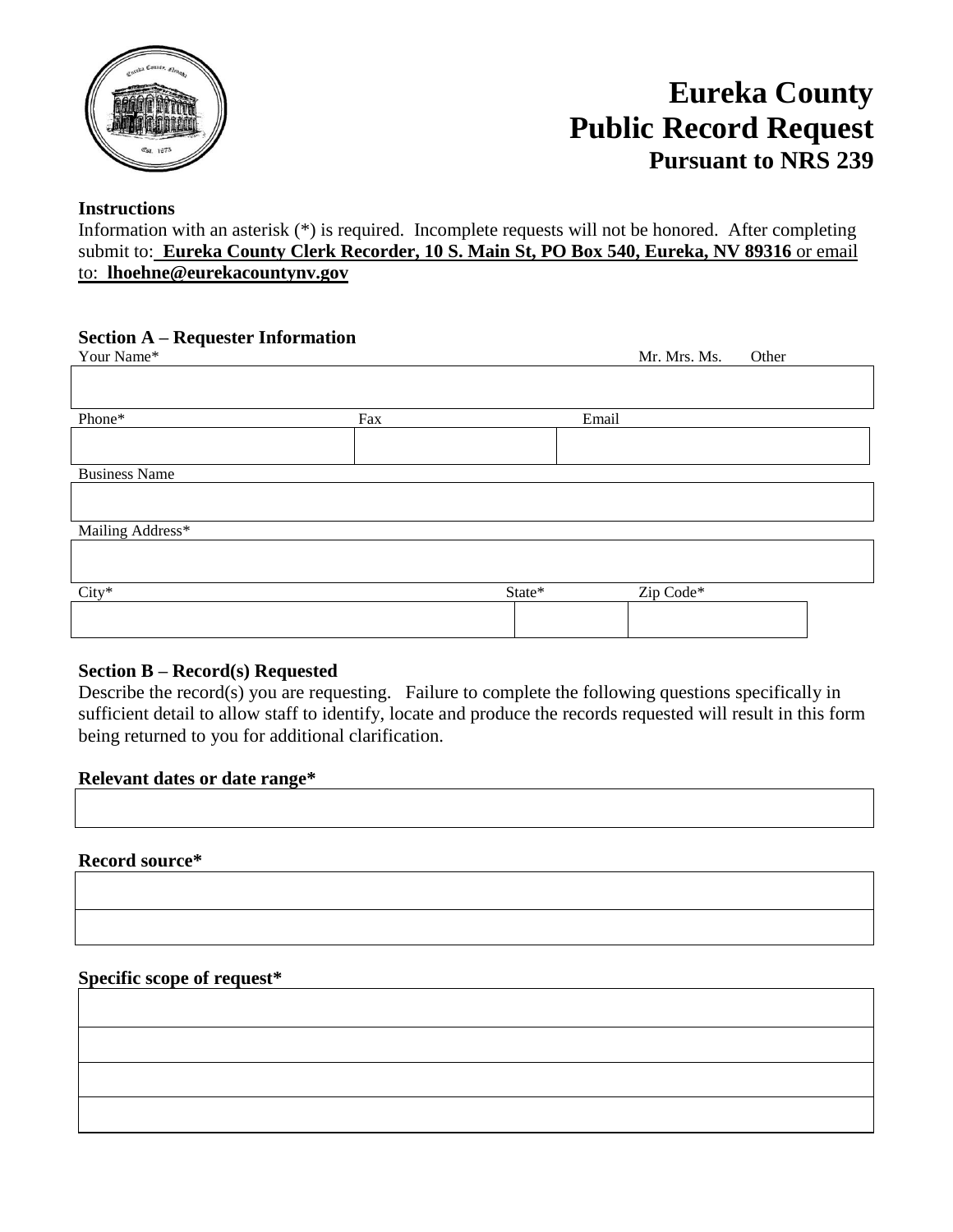**Person or Persons mentioned in the record\***

# **Key terms to be found in the record\***

(Attach additional pages as needed)

#### **Section C – Receiving Record(s)**

Please specify the preferred method of receiving the requested record(s).\*

| By postal mail at the mailing address above                    |  |
|----------------------------------------------------------------|--|
| In Person                                                      |  |
| Special Delivery- please specify; additional charges may apply |  |

Copies fees will apply. All electronic files are provided on a flash drive at a cost of \$6.00.

By signing below, I certify that the information above is true and correct to the best of my knowledge. I understand that copying and other associated fees may apply and that records will not be released until payment is received.

**X** Date

 **Requester Signature - Required**